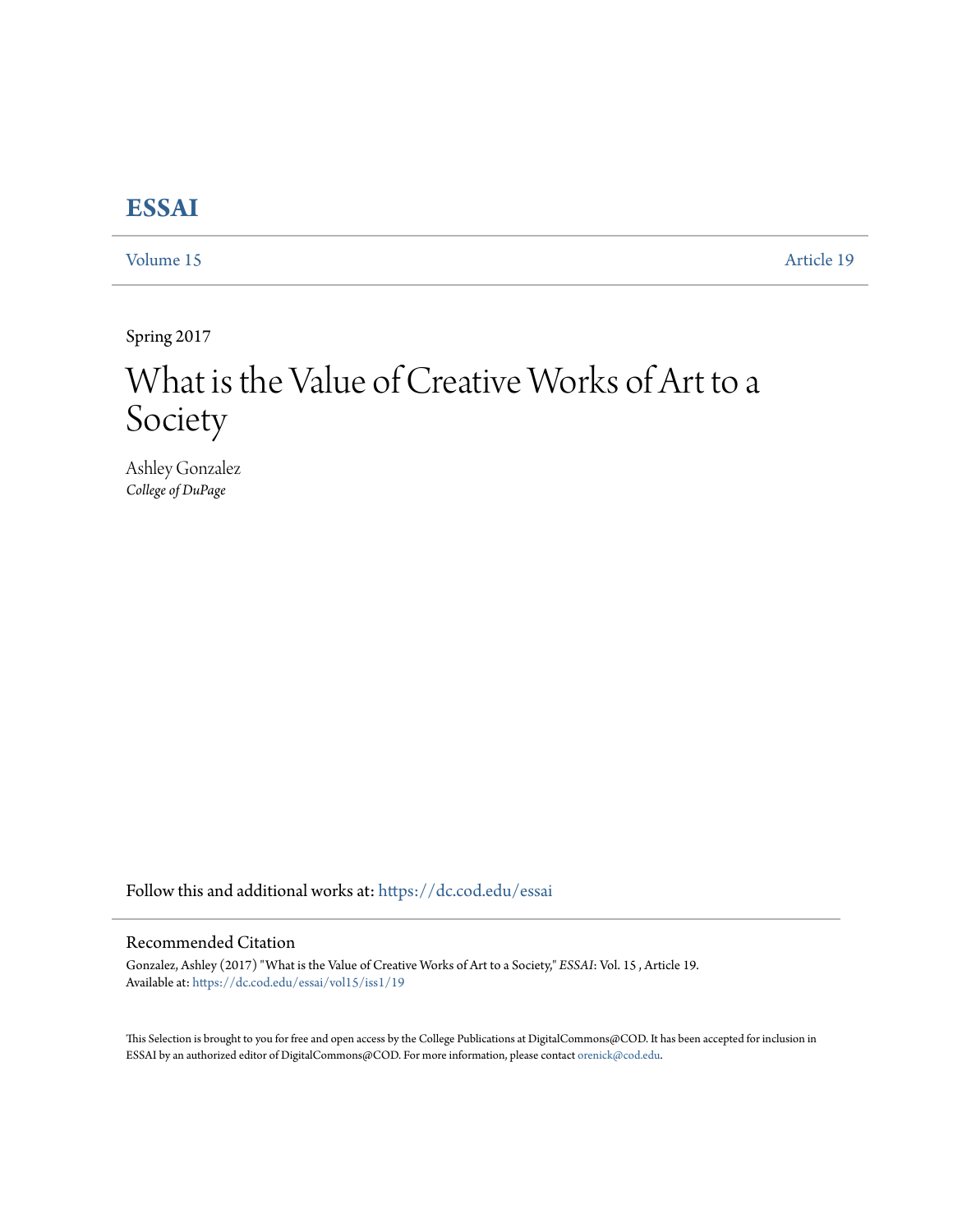What is the Value of Creative Works of Art to a Society?

by Ashley Gonzalez

(Philosophy 1100)

an Gogh. Monet. Beethoven. Shakespeare. Art has left an imprint throughout the history of society. Just as art inhabits many forms, so does the essence of creativity inhabit any number of us. Some may resonate more with theatre, film, literature, visual arts, or lyrical voices and **A** society. Just as art inhabits many forms, so does the essence of creativity inhabit any numb of us. Some may resonate more with theatre, film, literature, visual arts, or lyrical voices are a steady beat, while others attribute of art is its ability to unite people across the spectrum of humanity. Above anything, art is significant to society in that it serves to fulfill our sense of beauty and wonder about the world, and provides an outlet for creative expression and documentation of history.

 Too often art might be hastily generalized as something experienced only with the senses. After all, the first ideas that may come to be associated as art are drawings and visual works. In order to understand why creative arts are important to society, one must understand in depth what art is. According to the *Stanford Encyclopedia of Philosophy*, art can be described in a group of overlapping terms such as:

> (1) possessing positive aesthetic properties; (2) being expressive of emotion; (3) being intellectually challenging; (4) being formally complex and coherent; (5) having the capacity to convey complex meanings; (6) exhibiting an individual point of view; (7) being original; (8) being an artifact or performance which is the product of a high degree of skill; (9) belonging to an established artistic form; (10) being the product of an intention to make a work of art.

Still others refuse to define art at all because they believe that any description would set up a barrier of what art can and cannot be. For the purpose of clarity, art will be defined in the terms recited above, in forms that include, but is not limited to: visual arts; performing arts such as drama and dance; music, literature, architecture, sculpting, film, photography, fashion, and graphic design.

 One of the primary reasons that creative arts are valued in society is for the sake of beauty. Aesthetics is the branch of philosophy involved with the nature of art and the judgments of beauty. Just as debate lingers over the exact definition of art, the same can be applied to the definition of beauty. Some might believe the pursuit of it to be a materialistic, selfish concept – however, the opposite is true. In *Beauty: A Very Short Introduction* by Roger Scruton, the concept of beauty is traced back to Plato. He believed that beauty was an ultimate value, "something that we pursue for its own sake, and for the pursuit of which no further reason need be given" (2). Beauty, Plato affirmed, was held on par with truth and goodness, "ultimate values which justify our rational inclinations" (2). In simpler terms, beauty isn't appreciated as a means to an end – it is an end within itself. One should not seek out beauty because it makes them feel good, but because it is beautiful, and that's that! Expanding on this concept is St. Aquinas, a philosopher who held that beauty was a transcendental value: a feature of reality "possessed by all things, since they are aspects of being." (3). If Aquinas is correct everything has a beauty value to it, regardless of whether our tastes in beauty may differ. Plato believed similarly in this idea of beauty as a permanent, universal attribute of all things. In his *Symposium,* he even went as far as to describe the pursuit of beauty as a ladder, in which our materialistic appreciation of looks inhabited the lowest, primitive rung, and through study and enlightenment humans could aspire to reach the highest rung. Here beauty became an abstract idea

1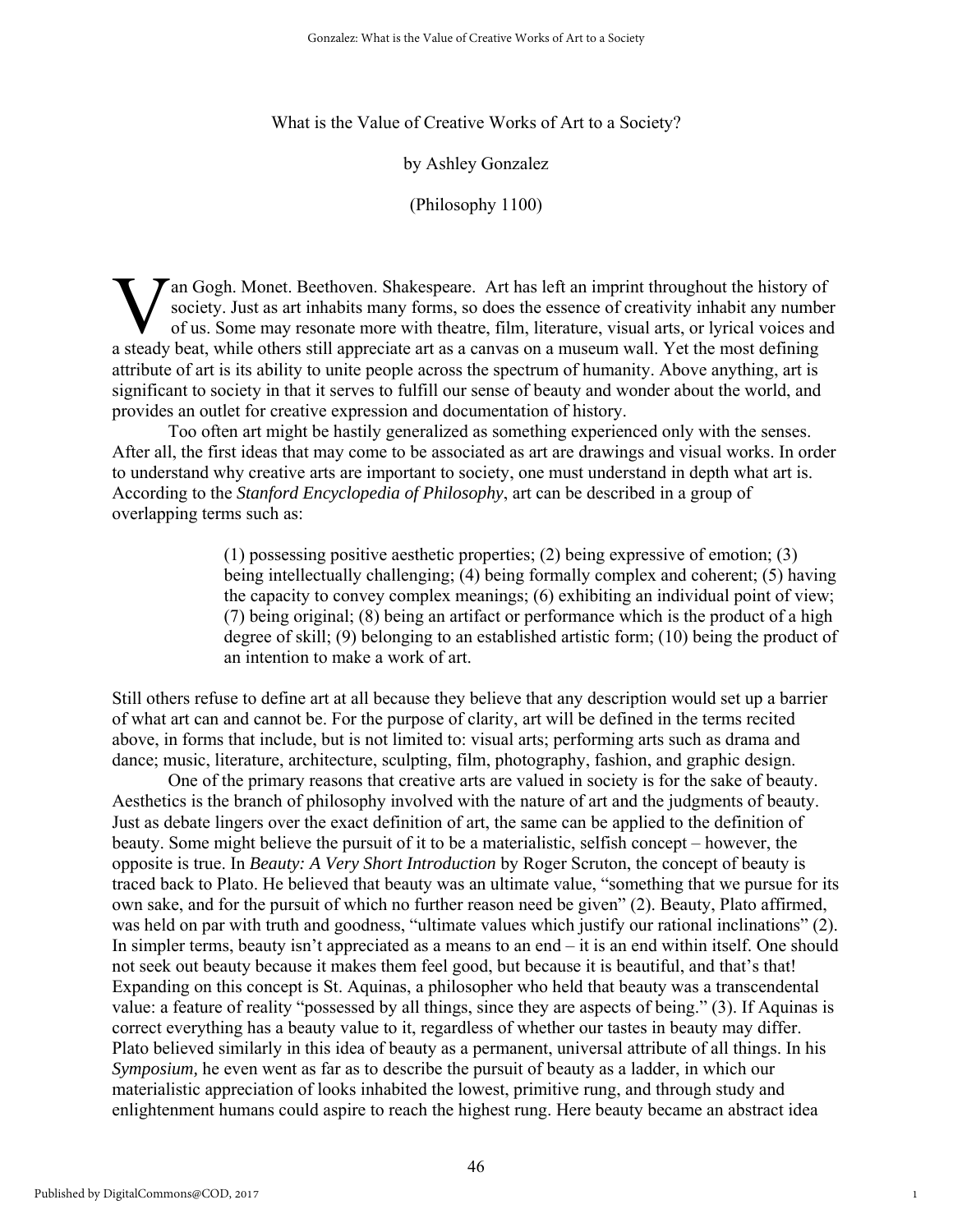and a form of virtue, unimpeded by flimsy judgments. It is at this highest rung that beauty is described as "an everlasting loveliness which neither comes nor goes, which neither flowers nor fades". It is this indescribable form of beauty that has likely led many to try to apply it into a form of art.

 The relationship between creative arts and beauty thus becomes one of mutual balance. Just as artists may be driven to interpret this eternal form of beauty and contribute to it with their own style, society also benefits with the appreciation of the beauty that results. Ideally, this appreciation is one of "disinterested interest," a term coined by the German philosopher Immanuel Kant. We observe beauty not because it does something for us, but because it is by its own means beautiful.

 Of course, as humans, we are affected by our tastes which have been shaped throughout our life. As such, we may decide we appreciate a play because it is a comedy, or listen to a song because it evokes a nostalgic sense of sadness. Scruton expands on this inner indulgence by describing a more meaning-driven appreciation of art. Works of art have a dominant function as objects of aesthetic interest. He states that they may fulfill this function in "a rewarding way, offering food for thought and spiritual uplift, winning for themselves a loyal public that returns to them to be consoled or inspired" (84). At this level, art becomes something that we can consume to nourish our spirits. Furthermore, as people assign meaning to art, the art in turn becomes "moving and tragic, melancholy or joyous, balanced, melodious, elegant, and exciting" (106) and carries the viewer through a wide range of emotions and thoughts. In some cases, this can mean foregoing the fittingness of aesthetics and making the work's effect its focus. Scruton writes, "although beauty and meaning are connected in art, some of the most meaningful works of recent times have been downright ugly and even offensive in their raw-nerve impact." Picasso's *Guernico,* is an example of such impact. Scruton argues that in calling it beautiful, we may be diminishing the root of the art's message. However, to do so would be to reduce beauty only to the subjective physical plane of the artwork and ignore the meaningful abstract beauty of its meaning. Indeed, ultimately, this is where the magic of art lies, in its ability to serve not only an aesthetic beauty that we find satisfying, but to offer a meaningful truth to the observer, both to be each appreciated inherently for what they are. At its core, we admire the arts as a means within itself, because it is pleasing, and it is inherently beautiful.

 Perhaps the most significant reason for art being valuable is that it allows freedom of creative expression. The real world, as varied and full of possibilities as it may be, also contains structures which many consider limiting. We cannot make our fancies a reality, all the time! Society structures us. Physics restricts us. The way things are already set up holds us back. For instance, no matter how much your favorite color might be maroon, or brown, the sky cannot instantaneously become that color. Nor can one rein in clouds from the sky to become one's bed, or breed fantasy creatures, or even fly. Within the world of creativity, there are no rules and anything is possible.

 Art is also used as dedication for something that holds great meaning to a person. Countless famous artworks exist celebrating Christianity, and beautifully designed churches hold worship services. A common practice has recently sprouted with the growth of digital art where artists draw portraits and scenes of favored fictional characters from media and literature. Or, as is often the case, the meaning may be more complex or nonexistent to some observers. For example on viewing Van Gogh's painting of *The Yellow Chair*, one might be inclined to say there is no meaning to it – Van Gogh simply painted what he saw, a scene that appealed to him. Scruton suggests, however, that "the real meaning of the painting is *bound up with, inseparable* from, the image – that it resides in the very shapes and colors of the chair" (93). To attempt to pick apart meaning from artwork is to deconstruct the meaning and the work itself. Meaning is inherently tied to the creative expression, seen and understood rather than explained.

 Outside of the abstract, the concept of creative expression also allows for new, innovative ideas to take place. On such case is the architecture behind the famous Cathedral of Florence: the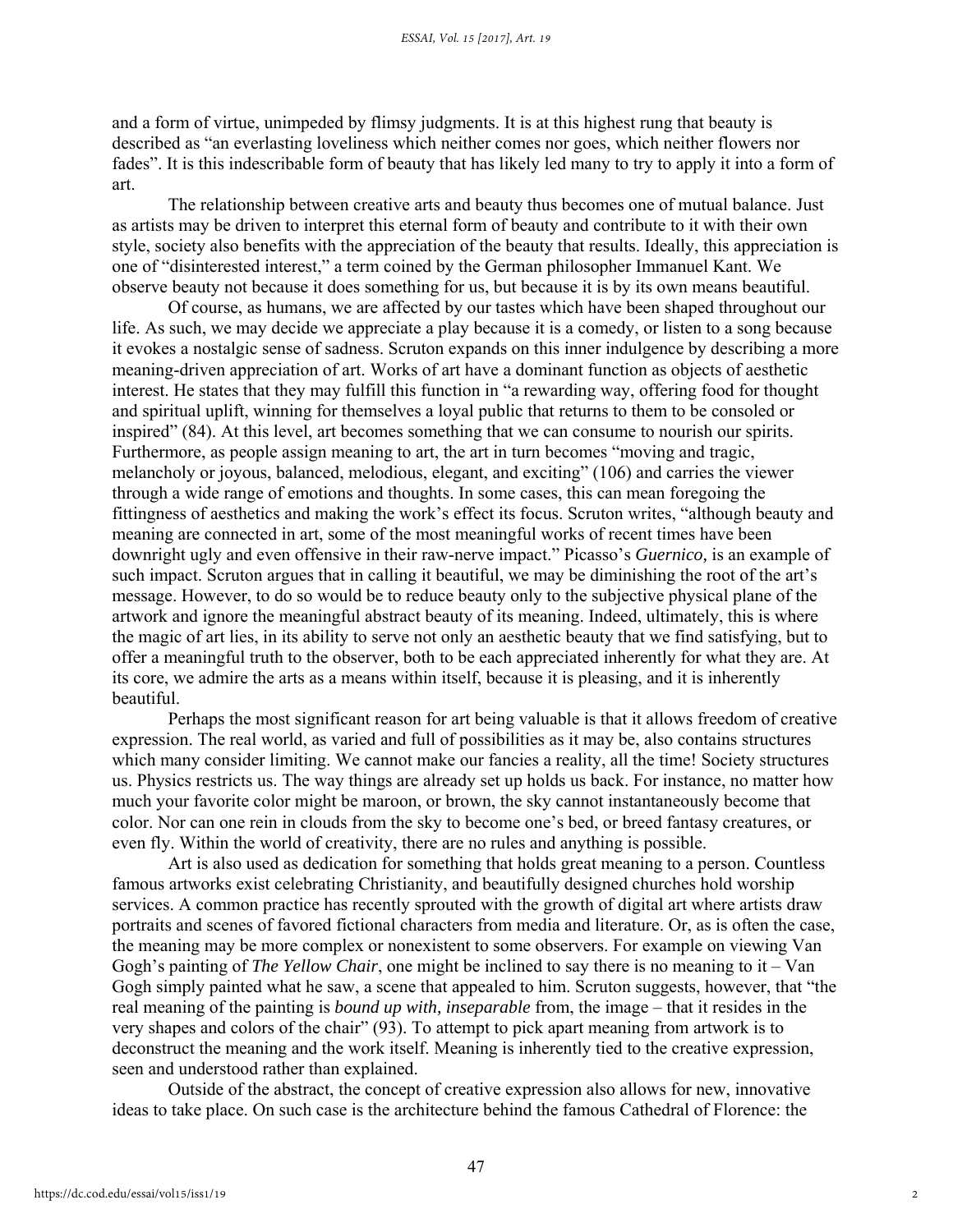Santa Maria Del Fiore, built during the Italian Renaissance. For decades after construction began, the roofing to the chapel of the church remained incomplete. After submitting his own architectural designs for implementing a domed roof, the architect Filippo Brunelleschi received the commission. What was shocking, however, is how he intended to construct the dome without the use of any support beams to hold the dome in place. Instead, he came up with a complex method of laying down the brickwork for the dome, such that vertically placed bricks would intersect and hold in place the horizontally placed bricks to counteract the pull of gravity. According to Ross King, author of *Brunelleschi's Dome,* his designs faced much opposition and skepticism, since "so astonishing was the plan that many of Filippo's contemporaries considered him a lunatic" (41). Yet, today it remains the biggest dome ever built. With the power to bring forth new and revolutionary ideas borne from creative minds comes true ingenuity. Both of these points often undergo heavy opposition by those who feel the world needs more structure, and choose to rely on logic and facts and assert, "it is what it is" or "it's the way things are" and dismiss anything art-related as an otherwise fruitless pursuit. This is not to say that those who find solace in creativity cannot share these qualities. STEM fields and labor typically take high precedence within academic institutions and society itself, with the technologic and scientific boom fueling its growth. However, creativity arguably links with invention, which has always been a crucial factor in human excellence. Leonardo da Vinci, for instance, while widely known for his artistic works like the Mona Lisa, was also involved extensively in scientific observation and sketched detailed human anatomical models and physiological diagrams. As an engineer, he also proposed designs for mechanical inventions.

 Moreover, to denounce the creative arts is to denounce human expression itself. In creating art, one is creating something that they can identify with, that they can take pleasure in and fill their life with objects of both beauty and passion. It is perhaps the root of human nature to make meaning of life, with art being one of the many key forms of doing so. Furthermore, dissuading others from pursuing or admiring arts has long been juggled as a subject in dystopian ideas when suggesting the erasure of creativity from society and opting for a more systematic way of life, in order to contemplate its effects. Such systemization then ties in as a form of oppression of society. For instance, during the World War II era, many works of art such as paintings, ceramics, and books were seized by the Nazis – either to be put in Hitler's newly proposed museum, hidden, or destroyed. Though the above example may be considered extreme, the reality we face in a world commanded solely by function and neglectful of the arts is bleak and stunted. Prosperity cannot exist without creativity. When problems arise, we look to creative solutions to solve them, and the arts have always encouraged creativity to thrive.

 In conjunction to art providing methods for creative expression is its function as emotional expression. Apart from beauty, creative arts best utilize symbolism in order to illustrate abstract concepts, like feelings and moods, and can even elicit a certain thought or reaction from the viewer. In Scruton's *Beauty*, "True artists control their subject matter, in order that our response to it should be their doing, not ours" (90). In this case, artists, or true artists as Scruton dubs it, take care to evoke a response in their art that doesn't stem from our own impulses, but rather exists because the artist wants us to acknowledge and realize it. Similarly, Scruton observes specifically of the art form of fashion that, "it permits people to play with appearances, to send recognizable messages to the society of strangers" (78). Such messages often include cues, such as the color yellow eliciting a sense of cheer. After all, art is often intended to be performed or seen, and great lengths are taken to ensure that others may see and recognize exactly what the artist envisioned, and feel exactly as they felt creating it.

 Art can also be valued as a source of emotional healing. Artists and art observers look upon art as a form of catharsis – that by indulging in art that reflects our emotions, such as listening to sad music when depressed, some of the emotional tension is released, providing relief. Picasso made heavy use of such methods in his paintings, primarily using blue colors in his art while he was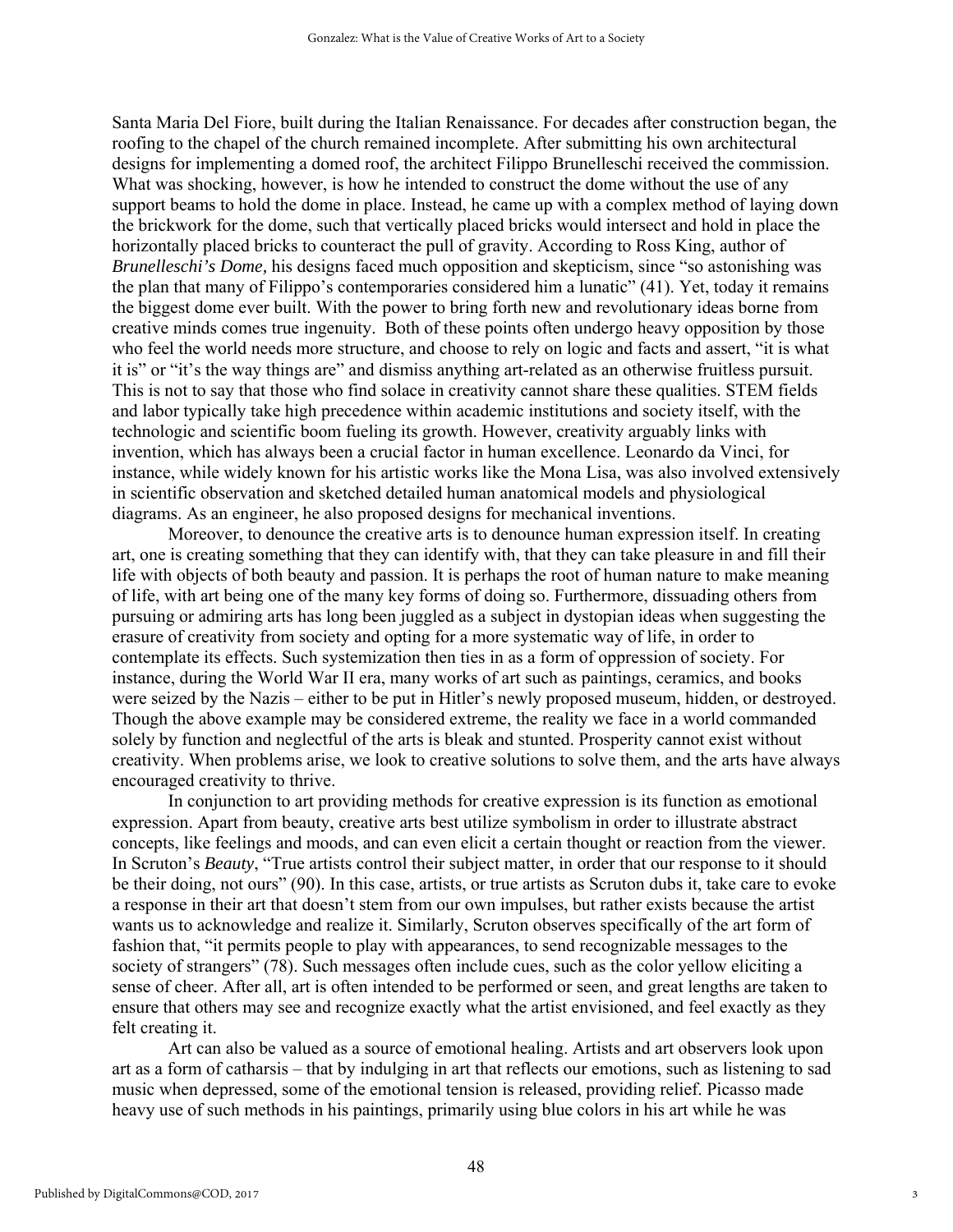depressed; the resulting collection was called the Blue Period. Different fields such as art therapy and music therapy exist from this concept of catharsis as well, providing emotional and physical healing with self-expression through these facets. Aside from cathartic means, art also provides a source of comfort. One who might feel trapped by routine may draw a self-portrait running through the fields, or write a script about a traveler exploring new worlds, or design a house abundant with windows. One might also, rather than create these art pieces, choose to partake in them, and observe art that makes them feel more open and free. This is in, many cases, the primary value behind all creative art – they give us something to admire, and they allow us to feel something meaningful.

 Lastly, another significance of creative works to a society is in how art illustrates history. Just as humans have existed for a tremendous period of time, so has art, and as humanity has evolved over the centuries, art grew to reflect the current times and changes taking place. Rather than keeping history confined to written literature, where it mainly remains impersonal and factual, imbedding history within the spectrum of the arts allows for the depiction of historical events to still carry emotion over to later generations. Since the early ages of cave paintings, humans have been compelled to record evidence of their existence, to celebrate and illustrate the happenstances of their own lives. Even Renaissance art was mostly dominated by events in spiritual history, with countless paintings dedicated to Christian faith and the divine. One famous historical painting in particular is *Liberty Leading the People* by Eugene Delacroix. In this work a woman meant to symbolize liberty and freedom leads forth a group of people while clutching a musket and the French flag – a painting commemorating the French Revolution. We may understand by reading how the Revolution came about and how it was experienced by those living through it, but through art pieces like these we are able to understand the rallying power of the pursuit of liberty in uniting the French people, with Liberty itself taking a patriotic stance as she marches forward.

 Within such historical contexts, art also manages to document the human experience. That is, rather than shedding light on a historical event itself, it sheds a deeper, personal light on a person existing within that time period. Thus, rather than observing the aftermath, we view history through the lens of a person caught in the whirlwind of events. For instance, such as in the poem *I, Too, Sing America* by Langston Hughes, he lamented on the unequal treatment and racism he faced before the Civil Rights Movement, but envisioned a future where he will one day join whites 'at the table' and be regarded as beautiful and part of America. Hughes had no idea at the time of writing the poem that the Civil Rights Movement would come about soon afterwards, which amplifies the impact of his poetry since we are getting a personal glimpse into a shaky society only reminisced from history books and documentaries. It is creative works like these that manage to bridge the gap between history and human experience, that allow us to briefly step into the shoes and mind of someone who not only learned history, but lived it.

 Through creating a sense of beauty and wonder, acting as a means of creative expression, and documenting the history of humanity, creative works of art hold a high value within our society. Humans are, and always have been, creative – forever finding new ways to mark our existence in the form of beauty and identity. Art also allows us to create innovation and change. As long as humanity continues to grow, we will always have creativity and artwork there to guide us and grow along with us.

4